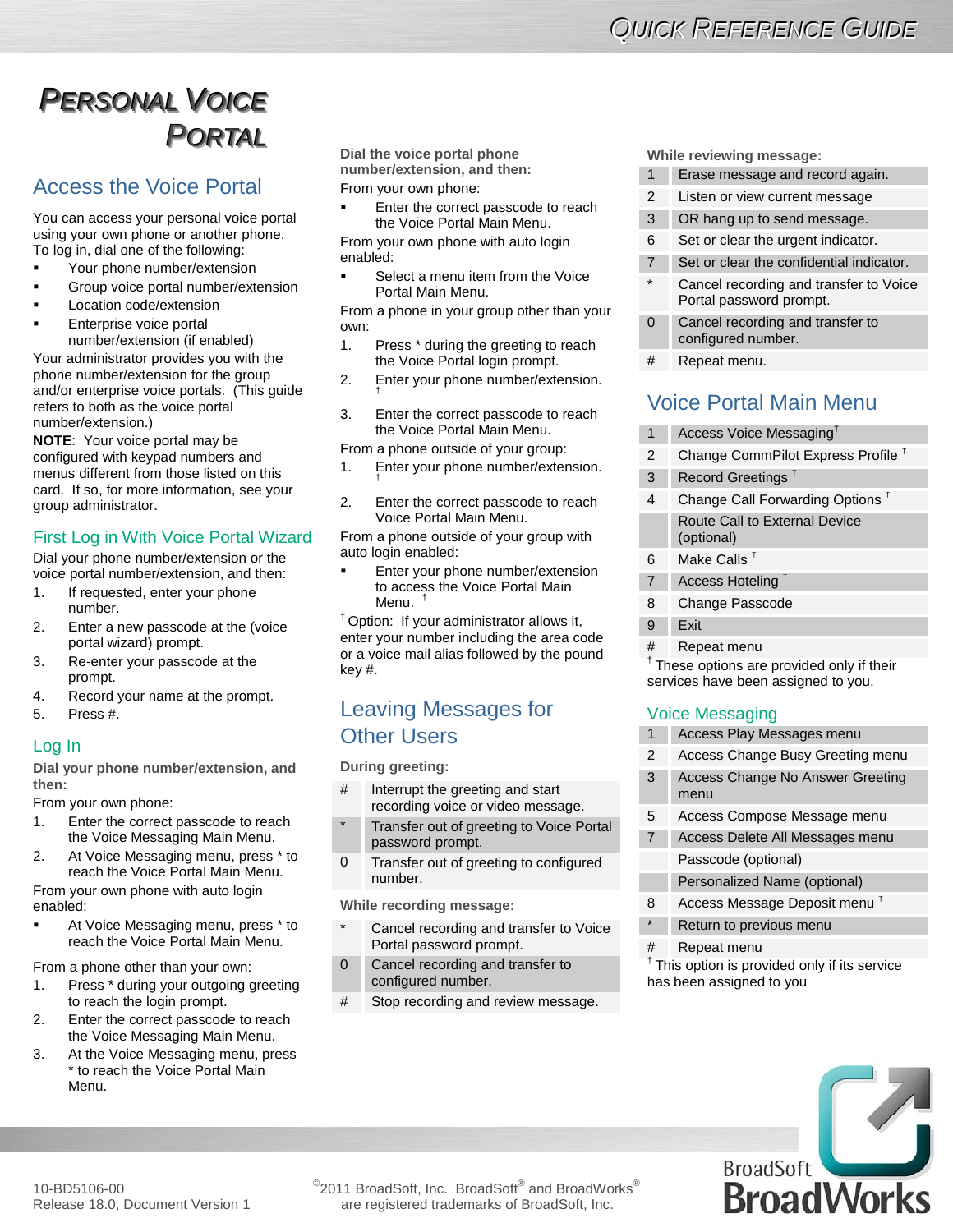#### **Play Messages Menu**

| #              | Save message                                                           |
|----------------|------------------------------------------------------------------------|
| 7              | Delete message                                                         |
| $\overline{2}$ | Play or repeat message; skip<br>envelope                               |
| 4              | Play previous message                                                  |
| 5              | Play message envelope                                                  |
| 6              | Play next message                                                      |
| 8              | Initiate call to sender                                                |
|                | Compose message (optional)                                             |
|                | Reply message (optional)                                               |
|                | Forward message (optional)                                             |
| 9              | Hear additional options (see Additional<br>Options table that follows) |
|                | Personalized Name (optional)                                           |
|                | Passcode (optional)                                                    |
| $\star$        | Return to previous menu                                                |
|                | Repeat menu (optional)                                                 |
|                |                                                                        |

**While playing messages:**

- 1 Skip backward 3 seconds 2 Pause/resume playback 3 Skip forward 3 seconds 4 Skip to beginning of message
- 6 Skip to end of message

**NOTES**: You can interrupt the message or envelope to perform any function. New messages flagged as urgent are played first.

**Additional Options**

Save message (optional) Delete message (optional) Play envelope (optional) Call back caller (optional) Compose message (optional) 1 Reply to message (see *Reply to Message* table that follows) 2 Forward message (see *Forward Message* table that follows) Personalized Name (optional) Passcode (optional) Return to previous menu Repeat menu.

#### **Reply to Message**

- 3 Send reply 1 Change current reply
- 2 Listen to current reply
- 6 Set or clear urgent indicator
- Set or clear confidential indicator
- Return to previous menu
- Repeat menu

#### **Forward Message**

- 3 Send message to specific group members
- 4 Send message to entire group
- 5 Send message to distribution list (option offered only if enabled. See *Select Distribution List* table.)
- 1 Change current introduction
- 2 Listen to current introduction
- 6 Set or clear urgent indicator
- 7 Set or clear confidential indicator
- Return to previous menu
- # Repeat menu

**NOTES**: Messages marked confidential cannot be forwarded.

If you have an Enterprise Voice Portal, you can forward messages to others outside your group but not to the entire group. **Select Distribution List**

| $\Omega$ | Select distribution list 0                                    |  |
|----------|---------------------------------------------------------------|--|
| 1        | Select distribution list 1                                    |  |
| 2        | Select distribution list 2                                    |  |
|          | Distribution lists are numbered<br>consecutively from 0 to 15 |  |
| 15       | Select distribution list 15                                   |  |
|          | Return to the previous menu                                   |  |
| #        | Repeat menu                                                   |  |
|          |                                                               |  |

#### **Distribution List Menu**

- 3 Send the message to selected list
- 1 Select another distribution list
- 2 Review the selected distribution list
- Return to the previous menu
- # Repeat menu

#### **Change Busy Greeting Menu**

- 1 Record new Busy Greeting
- 2 Listen to current Busy Greeting
- 3 Revert to system default Busy **Greeting**
- Return to Voice Messaging Main Menu
- # Repeat menu

**Change No Answer Greeting Menu**

- 1 Record new No Answer Greeting
- 2 Listen to current No Answer Greeting
- 3 Revert to system default No Answer **Greeting**
- \* Return to previous menu
- # Repeat menu

#### **Compose Message**

- 3 Send message to specific group member(s) 4 Send message to entire group 5 Send message to distribution list (option offered only if enabled. See *Select Distribution List* table.) 1 Change current message 2 Listen to current message 4 Send message to entire group 5 Send message to distribution list (if configured) 6 Set or clear urgent indicator 7 Set or clear confidential indicator Return to previous menu # Repeat menu **NOTE**: In an Enterprise Voice Portal, you can send messages to others outside of your group but not to the entire group. **Delete All Messages Menu** 1 Confirm deletion Cancel deletion
- **Message Deposit Menu**

|               | Enable Message Deposit                                                      |
|---------------|-----------------------------------------------------------------------------|
| $\mathcal{P}$ | Disable Message Deposit (see Disable<br>Message Deposit table that follows) |
| $\mathbf{B}$  | Listen to message deposit status                                            |

- Return to the previous menu
- # Repeat menu

#### **Disable Message Deposit**

- 1 Disconnect after greeting
- 2 Forward after greeting
- 3 Change greeting only forwarding destination
- \* Return to the previous menu
- # Repeat menu

# CommPilot Express†

| 1                                                                                                                                                                                                                            | Activate "Available – In Office" Profile        |  |
|------------------------------------------------------------------------------------------------------------------------------------------------------------------------------------------------------------------------------|-------------------------------------------------|--|
| 2                                                                                                                                                                                                                            | Activate "Available – Out of Office"<br>Profile |  |
| 3                                                                                                                                                                                                                            | Activate "Busy" Profile                         |  |
| $\overline{4}$                                                                                                                                                                                                               | Activate "Unavailable" Profile                  |  |
| 5                                                                                                                                                                                                                            | No Active Profile                               |  |
| $\star$                                                                                                                                                                                                                      | Return to Voice Portal Main Menu                |  |
| <sup>†</sup> If you use a traditional telephone, you use<br>CommPilot Express SR. For more<br>$\mathbf{r}$ , and $\mathbf{r}$ , and $\mathbf{r}$ , and $\mathbf{r}$ , and $\mathbf{r}$ , and $\mathbf{r}$ , and $\mathbf{r}$ |                                                 |  |

information, see the *CommPilot Express SR* service configuration web page.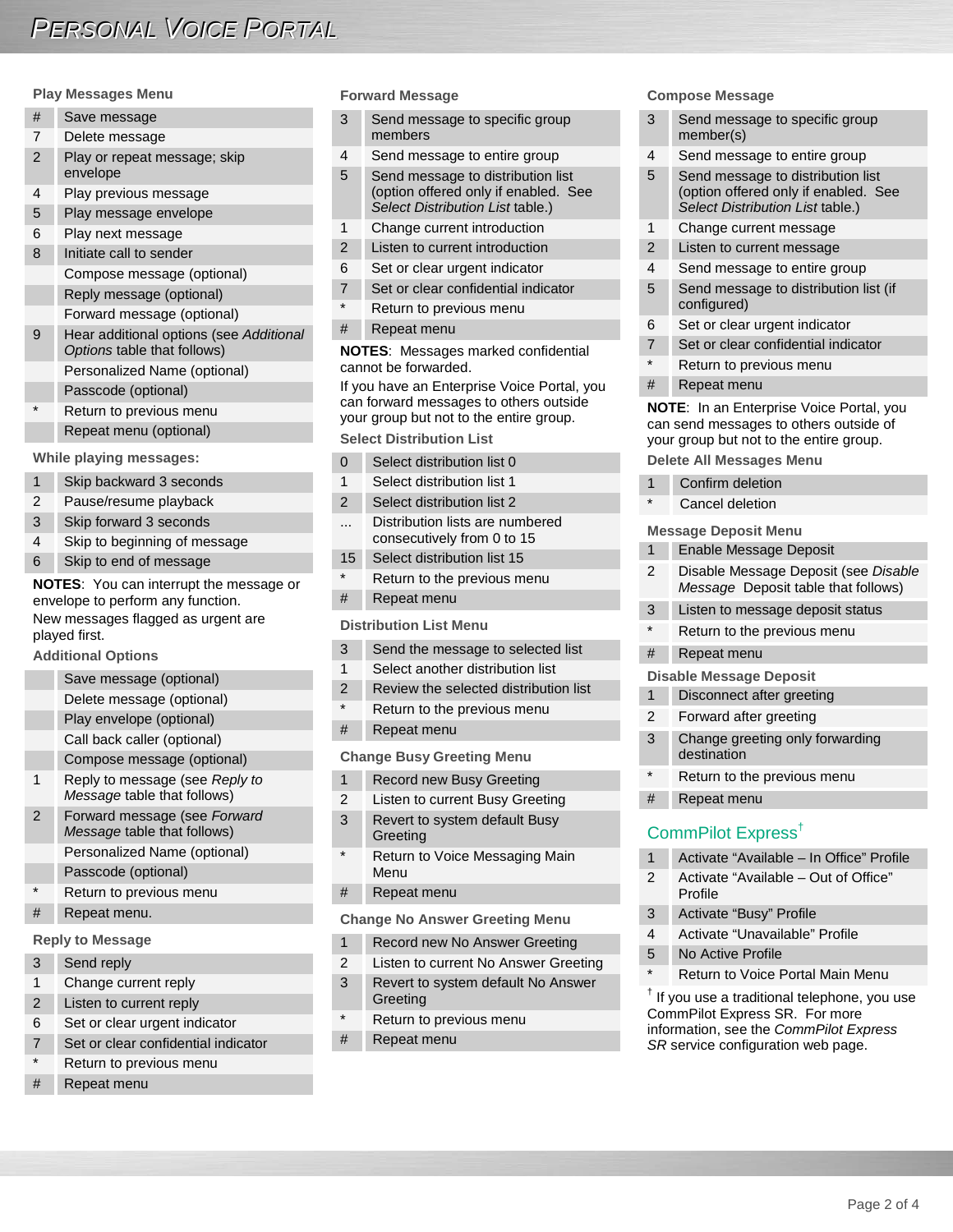#### Record Greetings

- 1 Record Personalized Name (see the Personalized Name table)
- 2 Record Conference Greeting (see the Conference Greeting table)
- \* Return to Voice Portal Main Menu
- # Repeat menu

**Personalized Name**

- 1 Record new Personalized Name
- 2 Listen to Current Personalized Name
- 3 Delete Personalized Name
- Return to previous menu
- # Repeat menu

#### **Conference Greeting**

- 1 Activate Conference Greeting
- 2 Deactivate Conference Greeting
- 3 Record new Conference Greeting
- 4 Listen to Current Conference Greeting
- Return to previous menu
- # Repeat menu

### Call Forwarding Options

- 1 Activate Call Forwarding.
- 2 Deactivate Call Forwarding
- 3 Change forwarding destination
- 4 Listen to forwarding status
- \* Return to Voice Portal Main Menu
- # Repeat menu

#### **Forwarding Destination**

- # Enter forward to number, followed by the pound key
- \* Return to Call Forwarding Menu

### Fax Messaging

- # Save Fax and Skip to Next Message
- 4 Previous Message
- 5 Play Envelope
- 6 Next Message
- 7 Delete Fax
- 8 Print Fax
- \* Return to previous menu

#### Make Calls

- Enter the destination digits. While engaged in a call, press ## to terminate and make another call
- # Return to Voice Portal Main Menu

# Hoteling†

- 1 Check Host status
- 2 Associate with Host  $<sup>T</sup>$ .</sup>
- 3 Disassociate from Host
- \* Return to Voice Portal Main Menu
- # Repeat menu

 $<sup>†</sup>$  Associate a guest with a host through the</sup> guest user's Voice Portal when the Hoteling Guest service is assigned. The guest user must log in to the Voice Portal, using their user ID and password, from the Hoteling Host user's device.

### Change Passcode

- # Enter new passcode, followed by the pound key
- Return to previous menu